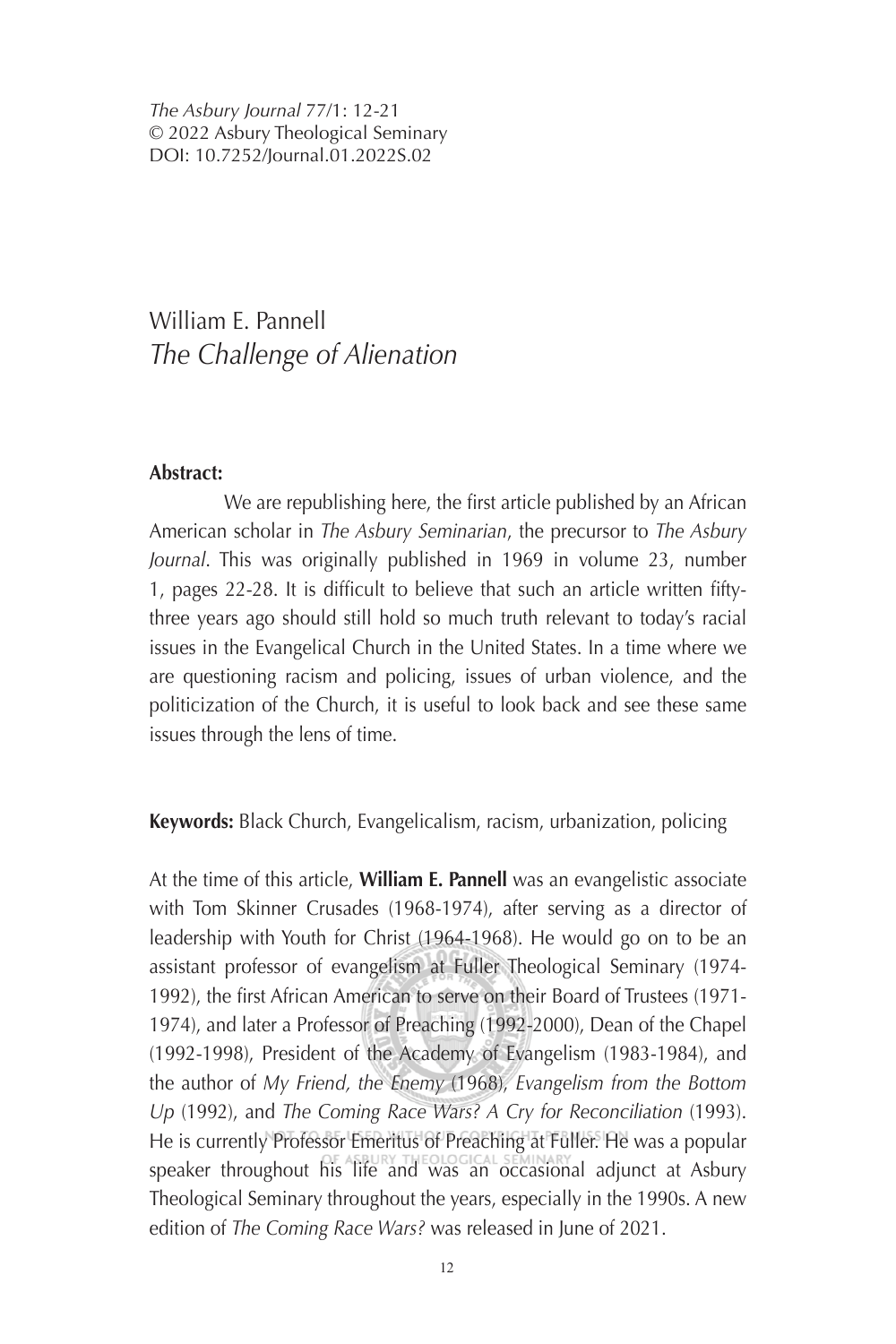Whatever we mean by "new forms in the ministry," it is evident that more care must be given to the fact that we have become an alienated society. The issue for the majority of our people is no longer an economic one, but is a desperate search for meaning. For proof, you need only project yourself into the Negro condition while attempting, at the same time, to repeat the Pledge of Allegiance. Somewhere in that recitation you will come across the words that speak of "one nation… under God… liberty and justice for all." They will stick in your throat. For a majority of Americans these are proud words and reassuring. To others- an increasing and significant minority- they are expressions of a promised land that "could have been, and should have been, but never was."

Not all of those minority citizens are black. There are the disenchanted students, not all of whom subscribe to Students for a Democratic Society.<sup>1</sup> They still believe in the system. Potentially. But there are signs that if the old order fails to change, then the fat is really in the fire. For these young people are more morally sensitive than the members of any other generation. So there *is* a widening distance between generations.

Then there are the poor among us, and not all the talk in the world about free enterprise will alleviate their situation. To declare that poor men need only rise up and work is a statement either of ignorance or immorality. Even in the homeland of the noted senator from South Carolina<sup>2</sup> there are children who show signs of starving to death while he spends his time delivering delegate votes and defending John Wayne on the floor of the Senate.

There is also the issue of "law and order." What made the term so opprobrious to black men during the recent campaign<sup>3</sup> was its clear racist implications, especially if mouthed by the ex-governor who showed his contempt for law by defying the Supreme Court whenever he disagreed with its findings.<sup>4</sup> The spectacle of whole police forces voting for George Wallace *in the North* reveals much about police-community relations. To the oppressed the issue becomes clear: "Who will save us from those responsible for justice?"

The frightful aspect of "law and order" is that the good peoplethe nice, quiet, upright people who "believe" in law and order, liberty and justice for all- are beginning to urge repression of dissent and protest. They, like those convened in Miami during a political convention,<sup>5</sup> like to pretend that the answers to our problems, if there are any problems, are simple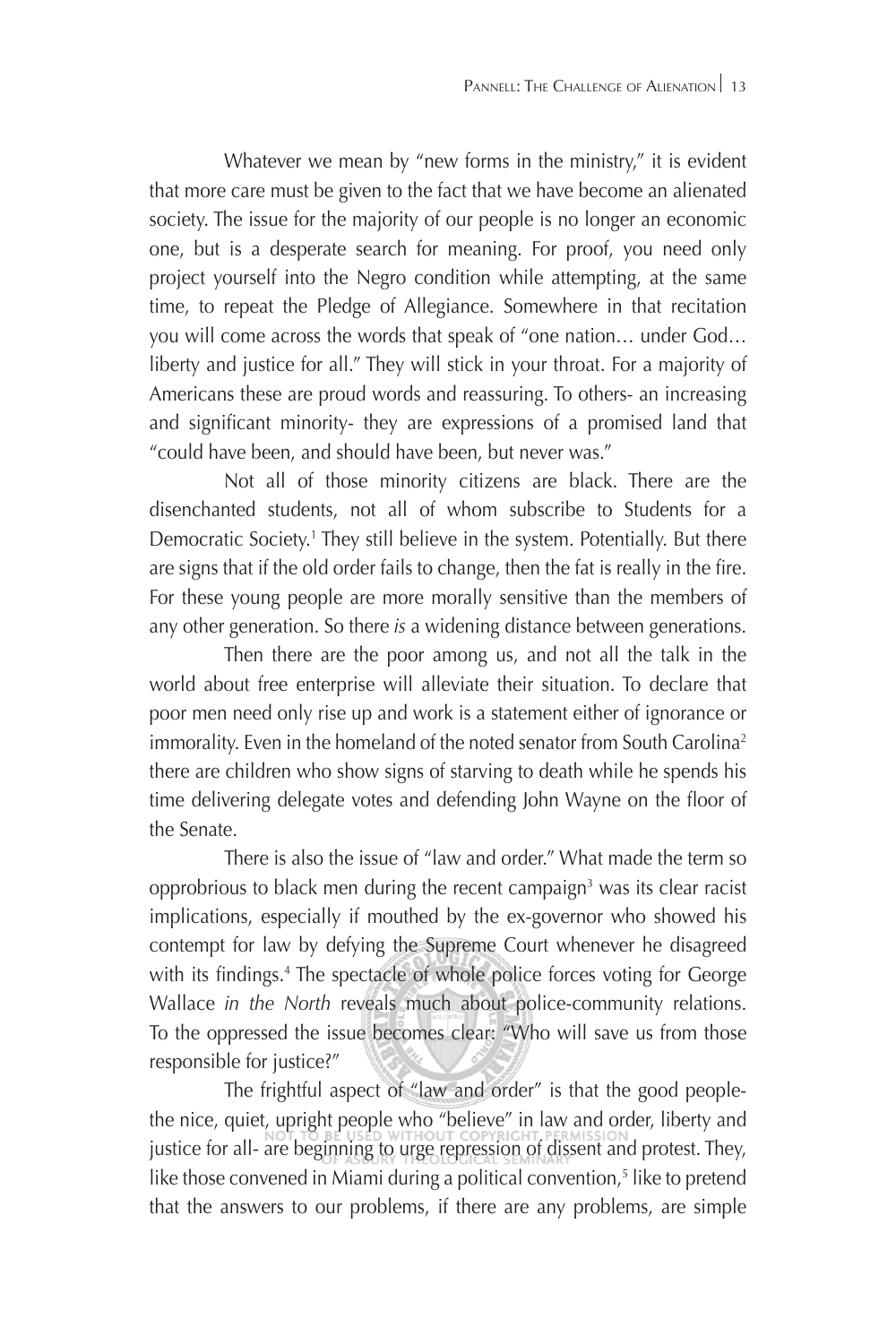ones. You simply rally 'round the flag, ask some conservative to pray, cut the apple pie, and arrange another tax bill favorable to big business. To make sure your strategy works, you hire more clubs and badges, more riot equipment, and order more bumper stickers from the local chapter of the John Birch Society.<sup>6</sup> They read, "Support Your Local Police." The real threat to our society is that good people, peaceful people, will fail to recognize the repressive intent of those who mask their racism in patriotic rhetoric.

Our divisions are occurring at the time when our population is burgeoning and migrating to the cities. As if by magic, we have become an urban culture, a fact shocking to many. But the final showdown of all we profess in this country will happen in the cities, like it or not. Judd Arnett, feature columnist in the *Detroit Free Press*, declared that "the real America is to be found in the urban areas where almost 80 percent of our total population is now huddled in one form of inconvenience or another. This is where the action is, as the saying goes; this is where freedom will be saved, if it is to be saved at all; this is where our future as a people and a society is being determined- and it may be later than you think." He is right of course.

Herman Kahn and Anthony J. Weiner state in their book, *The Year 2000*, that by that date the total population in America will be 318 million. If Arnett is right and 80 percent of our people already live in cities, then it is noteworthy that by the year 2000, nine of our ten major city-centers will have a majority population of black Americans. The inner cores of these cities will be well over one-half black. Washington will be 75 percent black.7 The point here is that there are two movements in our population. The white "haves" are evacuating the cities, and non-white "have-nots" are moving in. The latter influx triggers the former exodus. The problem of the cities then, from transportation to politics to education, becomes a suburban problem. Only suburbia doesn't want to admit it. So another division is created between the urban and the suburban, and, because of the de facto segregation in housing, results in another black versus white issue.

One of the most perceptive utterances in many years comes from the gifted pen of LeRone T. Bennett, Jr., senior editor of *Ebony* magazine. Mr. Bennett, speaking of the frightful alternative facing our society, declared, "This is an important moment in the history of the Commonwealth. There stretch out before us two roads and two roads only. America must now become America or something else. A Fourth Reich perhaps, or a Fourth Reich of the spirit. To put the matter bluntly, we must become what we say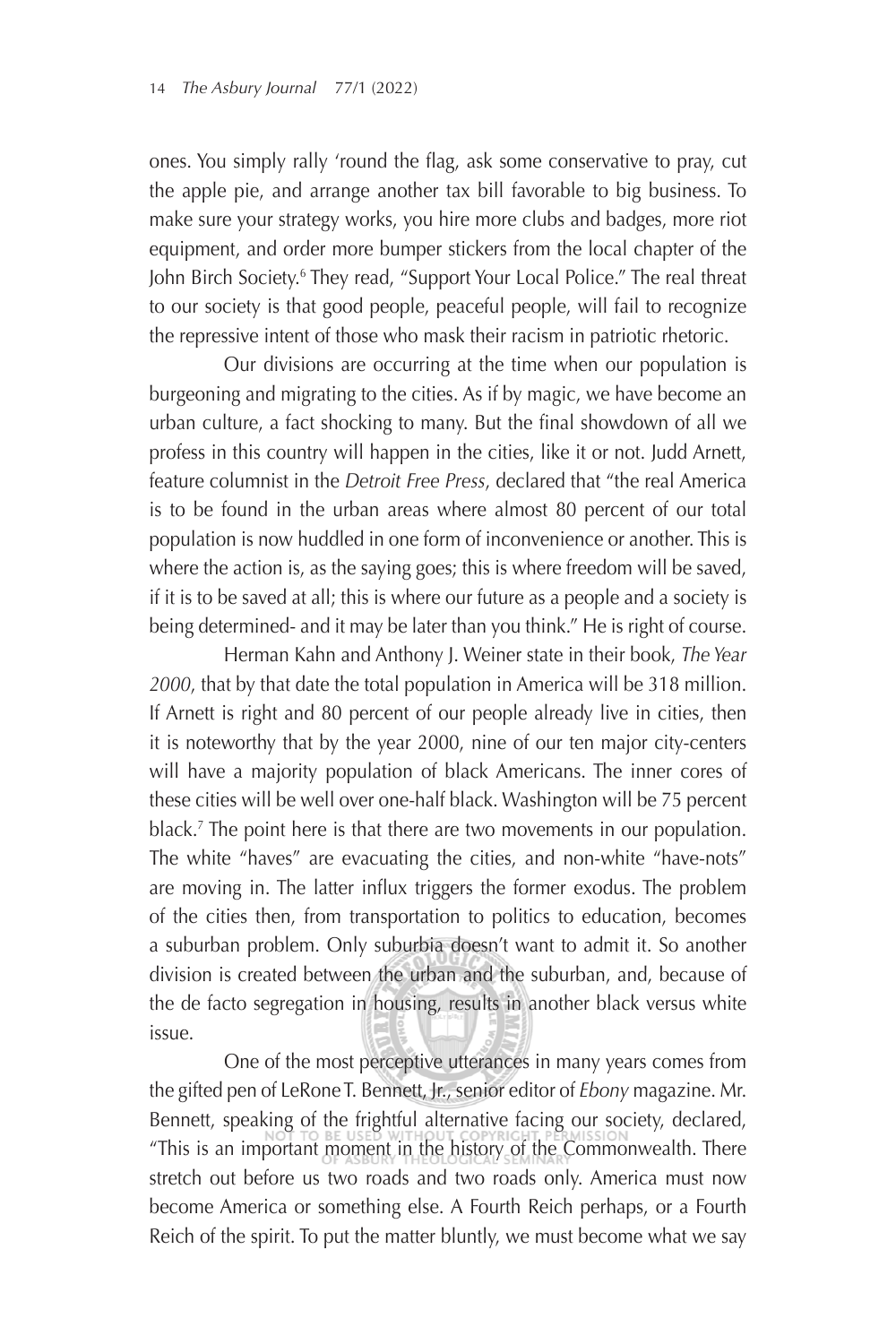we are, or give in to the secret dream that blights our hearts" (*The Negro Mood*, p. 48).

The political year gives further credence to Mr. Bennett's insight. For if the campaign was monumentally dull, it did at least bring out into the open those underlying hostilities and deep antagonisms characteristic of our system. America is sick; we've "been fakin' it, Not makin it." Nor is the problem a matter of politics or economics. One would be naive to imagine that a change in administration would make much difference.

A basic insight would be to suggest that our society is sick in head and heart. Ours is a malady of the spirit. And "it must be of the spirit if we are to save the flesh."

Walter Lippman suggests that "the country has entered a period of revolutionary change of which no one can foresee the course or the end or the consequences. For we are now living in a time when the central institutions of the traditional life of man are increasingly unable to command his allegiance or his obedience" ("The Dismal Choice," *Newsweek*, September 23, 1968, p. 23).

Significantly, almost every malady descriptive of our society also applies to the church. That the church is increasingly unable to command such allegiances or obedience is rather obvious. And even that hallowed institution referred to as evangelicalism shows signs of wear and tear. Some of us, particularly those of us who are black, spend much of our time fighting to believe in this peculiar institution at all. Maybe the fight would not be so necessary if we really belonged. But from our vantage point outside the gates, this group seems monumentally inept and splendidly dull. The reasons, or so it seems to us, are simple ones. In the first place our evangelical leadership spends much of its time in diagnosis and very little time in involvement. Even the "enemy" is always the same. Communism. We scarcely meet the world head-on. At any point. Then, of course on the one issue that promises to destroy our society quicker than any other namely, racism, the brotherhood of conservatives seems paralyzed with fear, ignorance, and the more subtle forms of prejudice designed to maintain the system intact. One struggles to believe that we still *think* like Christians.

So, the question may not be about forms at all. The first concern must be attitudes. The issue which faces the church today is *being*, not doing. If that sounds academic, it must be noted that from the biblical point of view, being has always taken precedence over doing. One recalls the brilliant denunciation of Israel's hypocrisy by an offended Jehovah,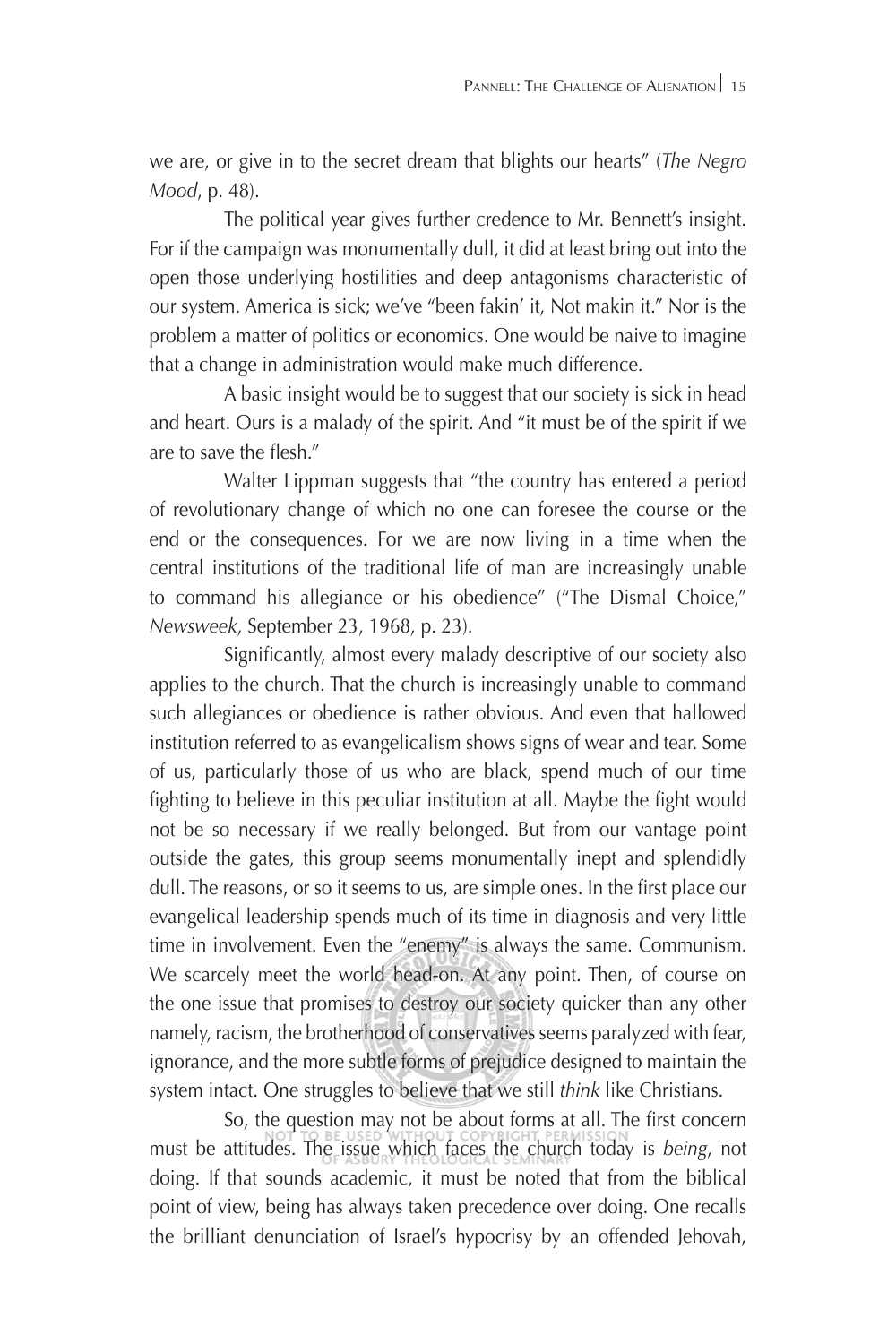revealing that tradition and the forms of orthodoxy are poor substitutes for compassion upon the poor. Prayer on Saturday is obnoxious to a God who prefers justice for the oppressed. Our Lord continued this fine tradition by denouncing the religious leadership of His day for hardness of heart in the face of outrageous social ills. His advice to the young lawyer professedly concerned about the identity of his neighbor, was an emphasis on being. "Be a merciful neighbor, and you'll do…" One can only imagine what must be the indignation of God when He views the callous manner in which Bible-belt Christians quote scripture to defend gross immoralities of which they are a part. It is almost laughable to hear the suburban brother ask in pained tones what he can do about the urban crisis when he himself voted to move away from the neighborhood when it changed color. What he must first do is repent.

We are thus led to the historic Report of the National Advisory Commission on Civil Disorders, the Kerner Report.<sup>8</sup> That report, all the more remarkable in that it was written for the most part by white moderates, speaks almost prophetically to the Church. Yet I find very few believers who have cared enough to read it. The most sensational, and to most white people, objectionable, part of the Report is the charge that the fundamental cause for disorder among black Americans was "the racial attitude and behavior of white Americans toward black Americans… White racism is essentially responsible for the explosive mixture which has been accumulating in our cities since the end of World War II." To the black man this is no new revelation; black men have been saying the same thing to America for three hundred years. Nat Turner said it. So did Frederick Douglas, W. E. duBois and Richard Allen. But secure people, those who have a stake in maintaining the system intact, will not listen to rhetoric and reason. So you have to get their attention. You are forced to throw a bomb.

It is this attitude among Americans, among the "good people," toward anyone who doesn't conform to acknowledged WASP tastes, that makes the word *program* so ineffective. What kind of program do you initiate to change the attitudes of men? The usual fundamentalist reply would be to preach the Gospel to them. But the sickness is with us, too. We are part of the problem.

Of course the answer to poor attitudes is education! In fact, if one believes the propaganda, there are no problems unsolvable if one can only pour enough "education" on them. But then, what is education? And whom do you educate? What do you teach? For instance, if the problem of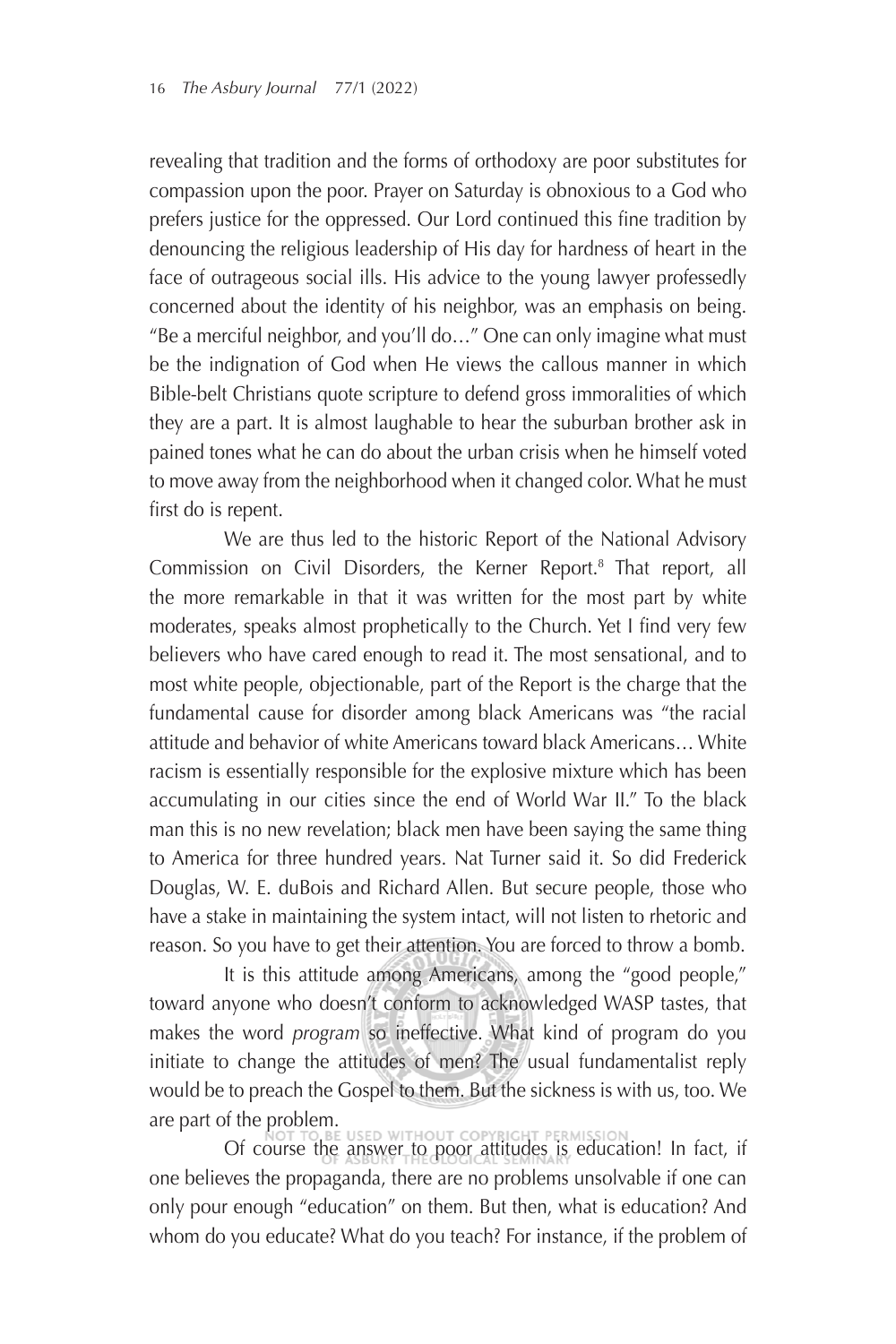black men is white racism, why not educate white people? If the problem of poverty is the insensitivity of the affluent, why not educate the well-off? Education is not the answer because it is controlled by those who are not willing to give up position and power in order to see genuine change. The educational institution has become dehumanized and has married itself to middle-class values.

Educational racism can be documented if one examines a history text. Distortion in textbooks does not occur merely in treatment of contemporary material, but in the omission of material. It is time for the Church to speak up about blatant efforts of educators to teach propaganda as American history. Assuming that there are believers who know history, it is time for them to speak out about the real contributions which minority groups have made to this country's growth. There are abundant sources available which make ignorance a crime. Church libraries should offer several options for hungry young people whose stake in a united America is obvious. Individual believers should inquire about local texts to see if a balanced presentation of historical facts is being offered.

There is, however, a further point of deep significance to our future whether we see ourselves as churchmen or as patriots. It is that a very large number of people have a convinced attitude that they are unrepresented by anyone, that they are politically disenfranchised. I am not talking about the Yippies<sup>9</sup> or the SDS.<sup>10</sup> The Kerner Report cited, as one of the causes of civil disorders, the sense of powerlessness among a large number of inner-city residents. "Finally, many Negroes have come to believe that they are being exploited politically and economically by the white 'power structure.' Negroes, like people in poverty everywhere, in fact lack the channels of communication, influence and appeal that traditionally have been available to ethnic minorities within the city and which enabled them- unburdened by color- to scale the walls of the white ghettos of an earlier era. The frustrations of powerlessness have led some to the conviction that there is no effective alternative to violence as a means of expression and redress, as a way of 'moving the system.'" This sense of alienation from the system has given rise to a new cry for power among black people. It is called black power and it means the same thing to black men that Polish power means to Polish citizens and that German power meant to German immigrants, and that AMA power means to those who lobby against socialized medicine: survival.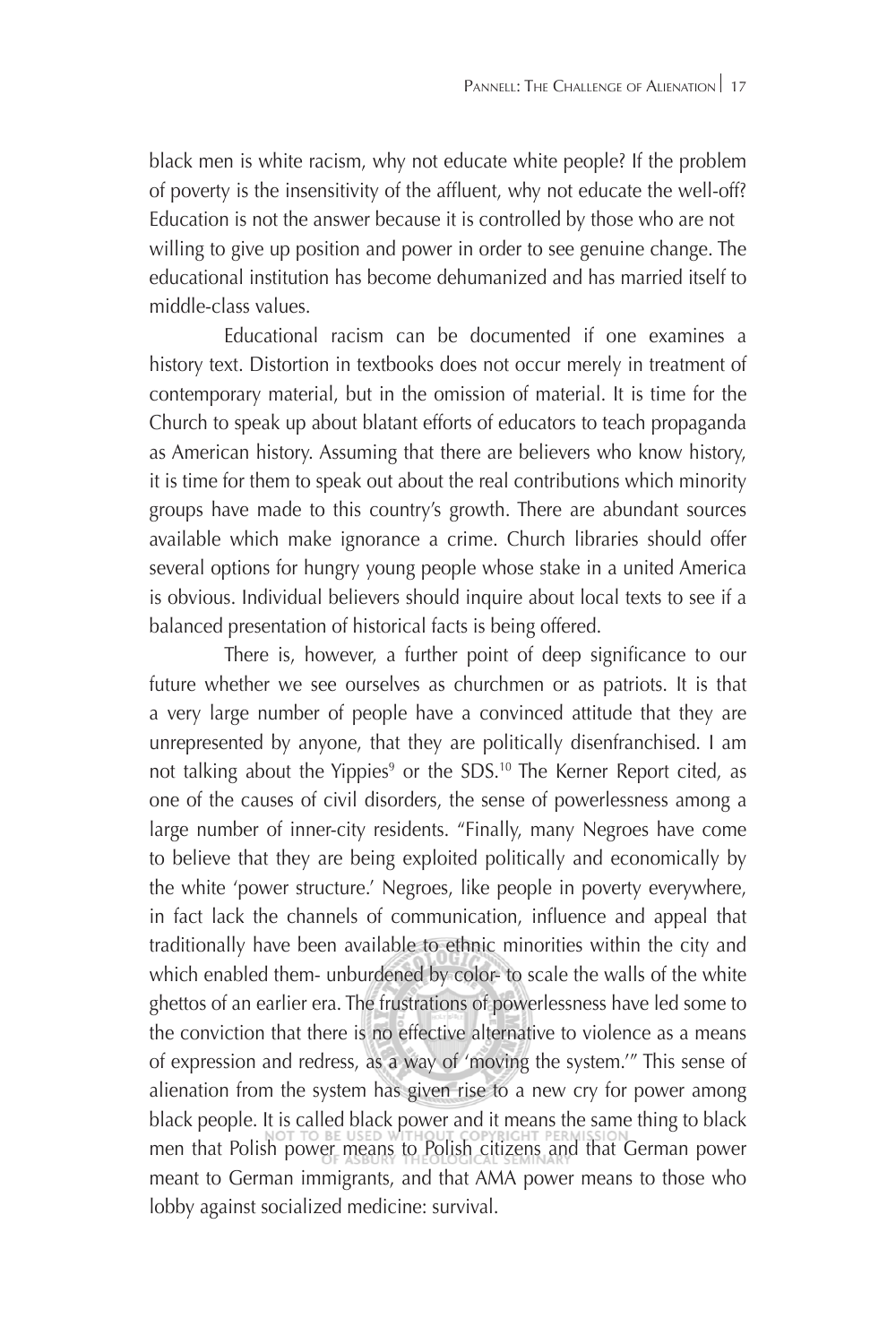The challenge that black power poses is a real one, and in my view potentially wholesome. Essentially, and apart from all the violent rhetoric of Rap Brown<sup>11</sup> and others, the concept seeks for black men a determinative role in their own affairs. It is the attempt of black men to answer affirmatively the demand of the white master that black men "do something for themselves instead of always looking for a handout." In short, it is a black declaration of independence; the "boy" is growing up, Massa!

What makes the concept of black power so threatening is that inherent in its assertion is the right to control those institutions which bear directly upon one's development. The areas include economics, education, and industry. Black power means an end to those firms which have systematically raped the inner city economically. At least it alters the traditional relationship. It's rather like dumping the tea in the harbor if you want to legitimize the effort.

Whatever black power means today, or may come to mean in the near future, I consider it the privilege and responsibility of the Christian Church to understand it. It represents what is essentially a conservative solution to our long-standing racial hostility. There is here the absence of desire for white "handouts." As Dr. Charles Hamilton has said, "If black people are simply *given* more handouts, this will only perpetuate the present status of ghetto colonialism." But there is here a demand for and a determination to have the power of self-determination necessary to survive and thrive in America. If the black man succeeds, he will herald a new day in American democracy and race relations.

But understanding is not enough. If the concept of black power is right and hence applicable for other minority groups, black and white, in America, then the religious community must find ways to help implement these objectives. For the evangelical, of course, a drastic overhaul will be required in his application of traditional theological views. He will need to find a viable theological reason to involve himself in a work which, though redemptive, is not tailored precisely to the fundamentalist definition of that term. Something closer to our Lord's idea is needed "to preach deliverance to the captives ... to set at liberty them that are bruised." If I understand Him aright. He is not talking about an exchange of pulpits and choirs, nor a mere handout of gospel tracts. He is talking about radical and courageous involvement with men at the level of their primary needs. He is talking about "learning to scratch where it itches."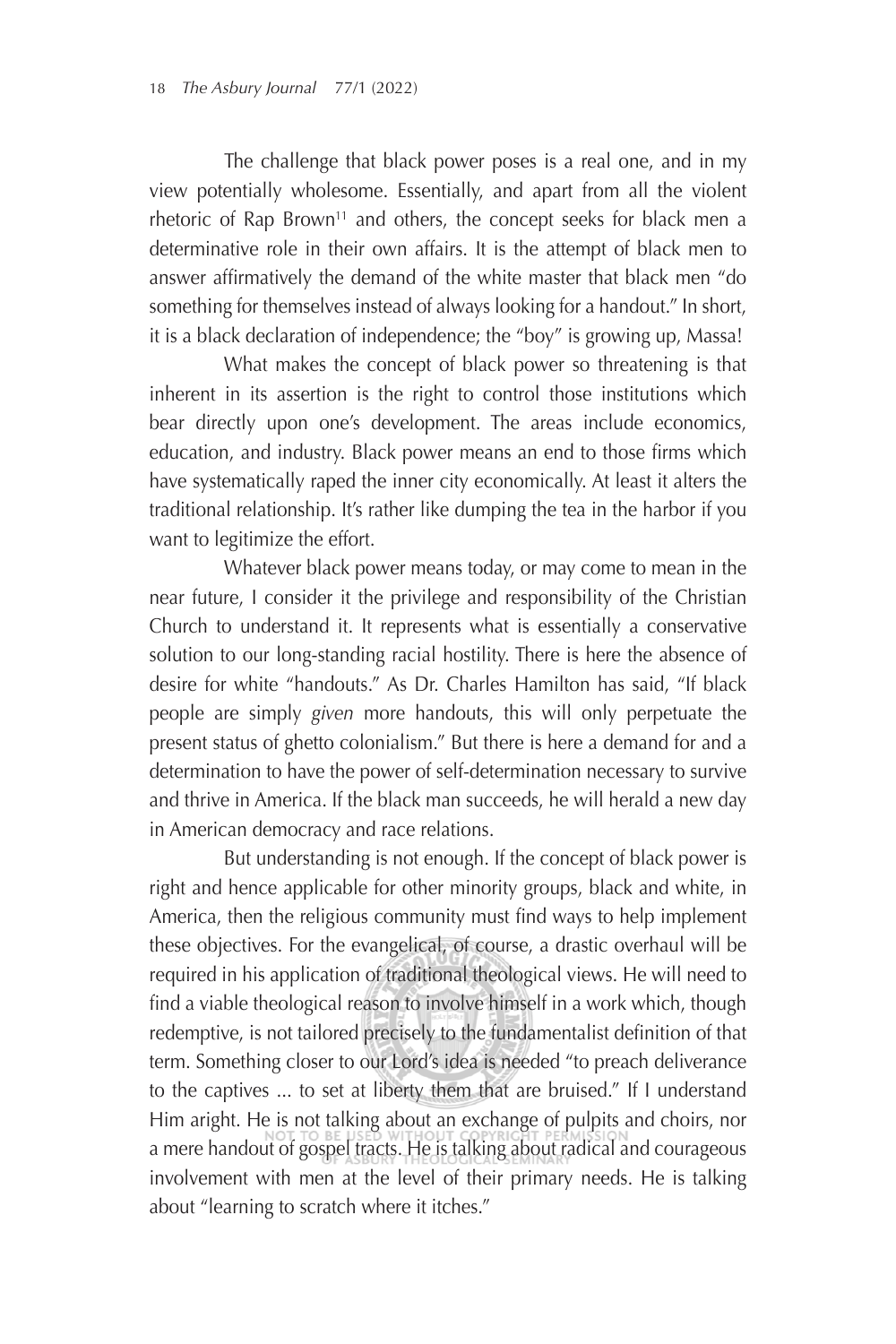We desperately need a conference of concerned evangelicals who can grapple with the theological bases for social action. It must include black churchmen, and since most of the best trained minds are *not* in the evangelical camp, we must relax our biases. The truth is that many keen young men are *not* evangelicals today simply because there has been no room for them. But these men must be heard. We need to learn from them. We missed our chance to discuss our problem courageously at Berlin.<sup>12</sup> It is doubtful we will face up to the radical issues in a renewal of Berlin slated for North America. If we do not face up to our responsibility, yea, our culpability, we shall have opted for disaster in human affairs, fascism in politics, and nullification of our world-wide influence.

We must recruit non-whites for faculty positions at major evangelical institutions. White youth have no opportunity to relate to nonwhite persons who occupy a professorial role. Where such a relationship is not possible (and it won't be immediately), an effort must be made to provide suitable guest lecturers to whom our students can relate.

The employment of non-white faculty members also suggests a possible attraction by which to recruit non-white students. There are few evangelical schools one could unqualifiedly recommend to black students. Those that are ideally located in major cities have poor and tentative racial attitudes. Others are simply too rural in attitude and location. Or maybe the word is provincial. Scarcely any have a black faculty member.

There must be all kinds of ways to attack the ills of our great society. Instead of using them, we have squandered the time, mouthed orthodox irrelevancies, and may find ourselves with too little, too late.

Let's work together as if it were not so!

## **End Notes**



**RIOGIA** 

<sup>2</sup> This is most likely a reference to Senator Strom Thurmond from South Carolina, who voted against civil rights legislation, but also defended John Wayne's pro-war 1968 movie *Green Berets* and was a major supporter of the military in the conflict in Vietnam.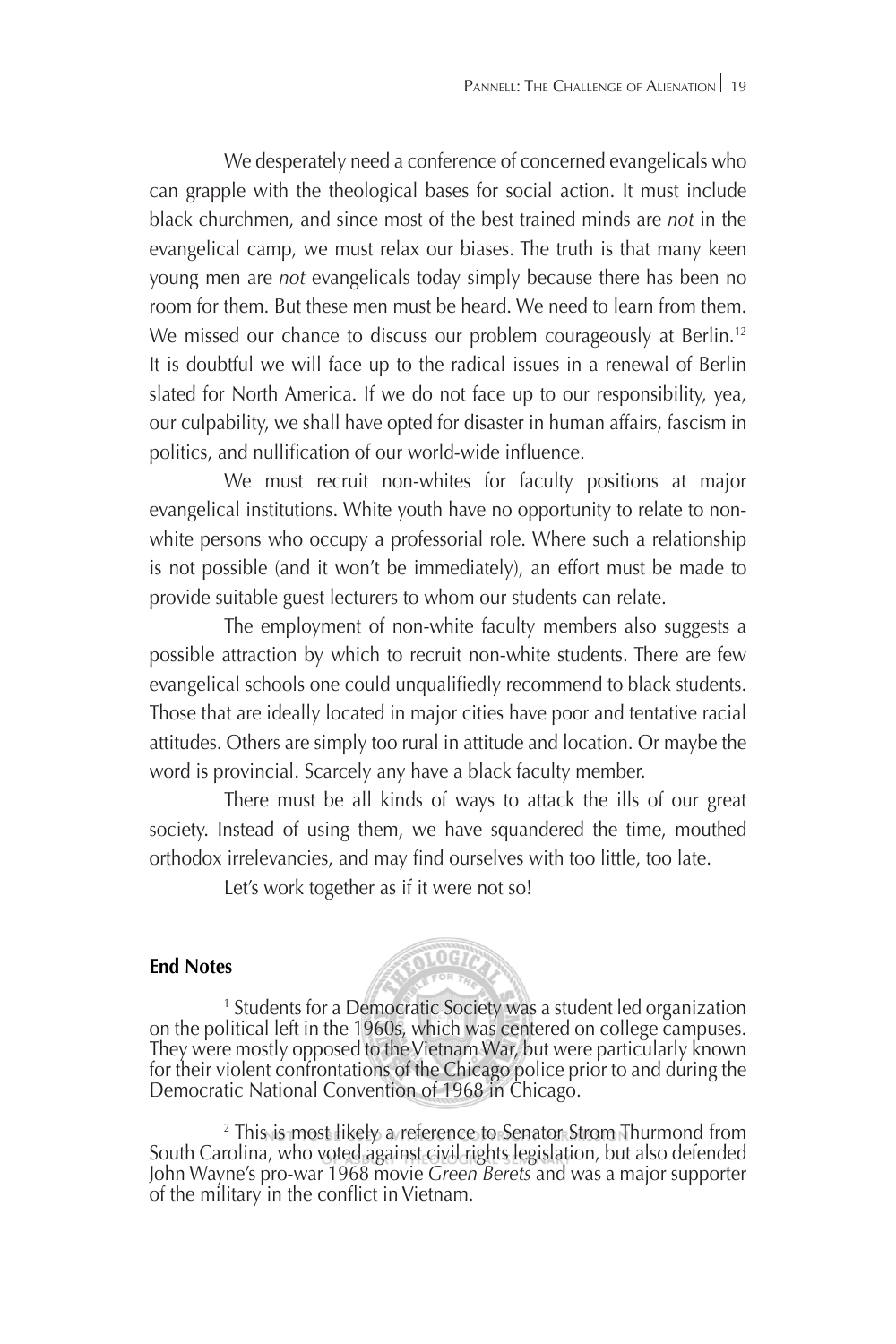3 The Presidential election of 1968 was particularly contentious between Republican, Richard Nixon, Democrat, Hubert Humphrey, and Alabama Governor George Wallace running as an independent of the American Independent Party. During the primaries, Democratic frontrunner, Robert Kennedy was assassinated, and that same year Martin Luther King Jr. had been assassinated resulting in widespread unrest. Opposition to the Vietnam War was also prevalent. Nixon ran on a platform of restoring law and order. Humphrey was supportive of recent Civil Rights legislation, which led Wallace to enter the race in open opposition to integration and the equality of racial minorities. Wallace won the states of Arkansas, Louisiana, Mississippi, Alabama, and Georgia showing the strength of racism in the Deep South.

<sup>4</sup> George Corley Wallace, Jr. (1919-1998) was a governor from Alabama (1963-1967, 1971-1979, 1983-1987) known for his segregationist views. He ran for President three times, in 1968 as a third-party candidate.

5 This is a reference to the 1968 Republican National Convention held in Miami Beach.

<sup>6</sup> The John Birch Society is a right-wing political organization which is known for advocating ultraconservative, far-right political views, which at this time were primarily anti-communist, however it also openly opposed the Civil Rights movement and legislation tied to it as well.

7 While the numbers are slightly different in retrospect with regard to these predictions in 1969, the principles are still true. Instead of 318 million, the population of the U.S. in 2020 is 331 million. It is almost exactly correct in terms of urban and rural at 19.3% of the population living in rural areas and 80.7% living in urban areas. The inner cores of the top ten cities is nowhere near close to 50% African American, but this calculation was not considering the large influx of Hispanic immigrants which would arrive after 1969. The numbers for the 2020 Census for the top ten cities (rounded off) are:

| New York      | (21% African American and 29% Hispanic)                 |
|---------------|---------------------------------------------------------|
| Los Angeles   | $(8\%$ African American and 47% Hispanic)               |
| Chicago       | (29% African American and 30% Hispanic)                 |
| Miami         | (18% African American and 69% Hispanic)                 |
| Philadelphia  | (40% African American and 15% Hispanic)                 |
| Dallas        | (24% African American and 41% Hispanic)                 |
| San Francisco | (5% African American, 16% Hispanic, and 34% Asian)      |
| Houston       |                                                         |
|               | Washington D.C. (41% African American and 11% Hispanic) |
| Atlanta       | (47% African American and 6% Hispanic)                  |
|               | (23% African American and 45% Hispanic)                 |

This indicates that in all of the top ten cities in the U.S. ethnic minorities makes up 50% or greater of these urban centers. So, while this prediction was not true for the African American community, it still holds true for ethnic minorities as a whole. Washington D.C. has not reached the level of 75% African American as predicted, but minorities do make up 62% of the population as compared to 38% white.